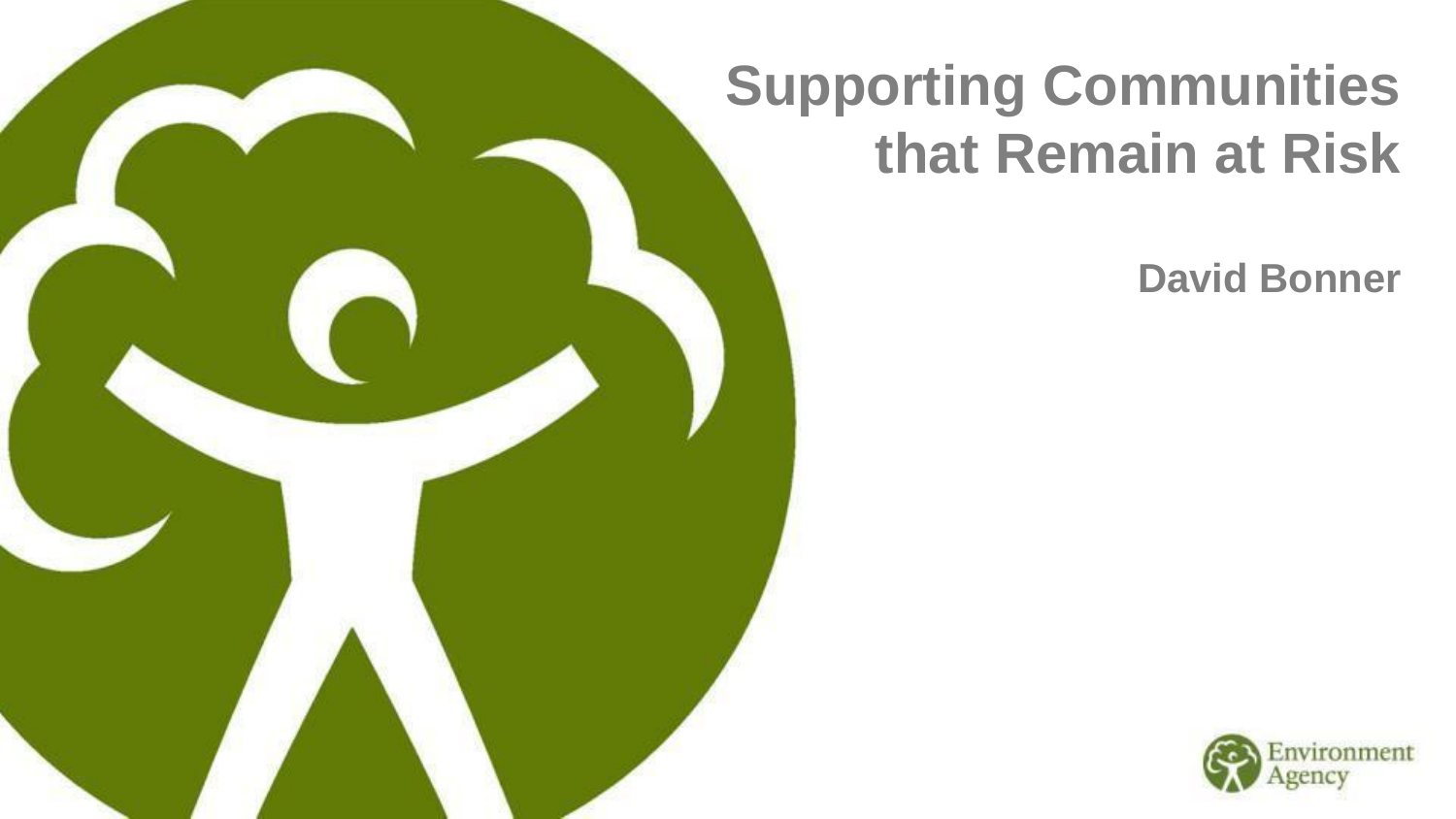## **Annual maintenance program**



- Our maintenance work runs from 15th June to the end of March
- We have to comply with the countryside wildlife act along with other legal requirements
- We need to balance the needs of the environment with the needs of flood risk (water voles, nesting birds)
- Public safety is our priority

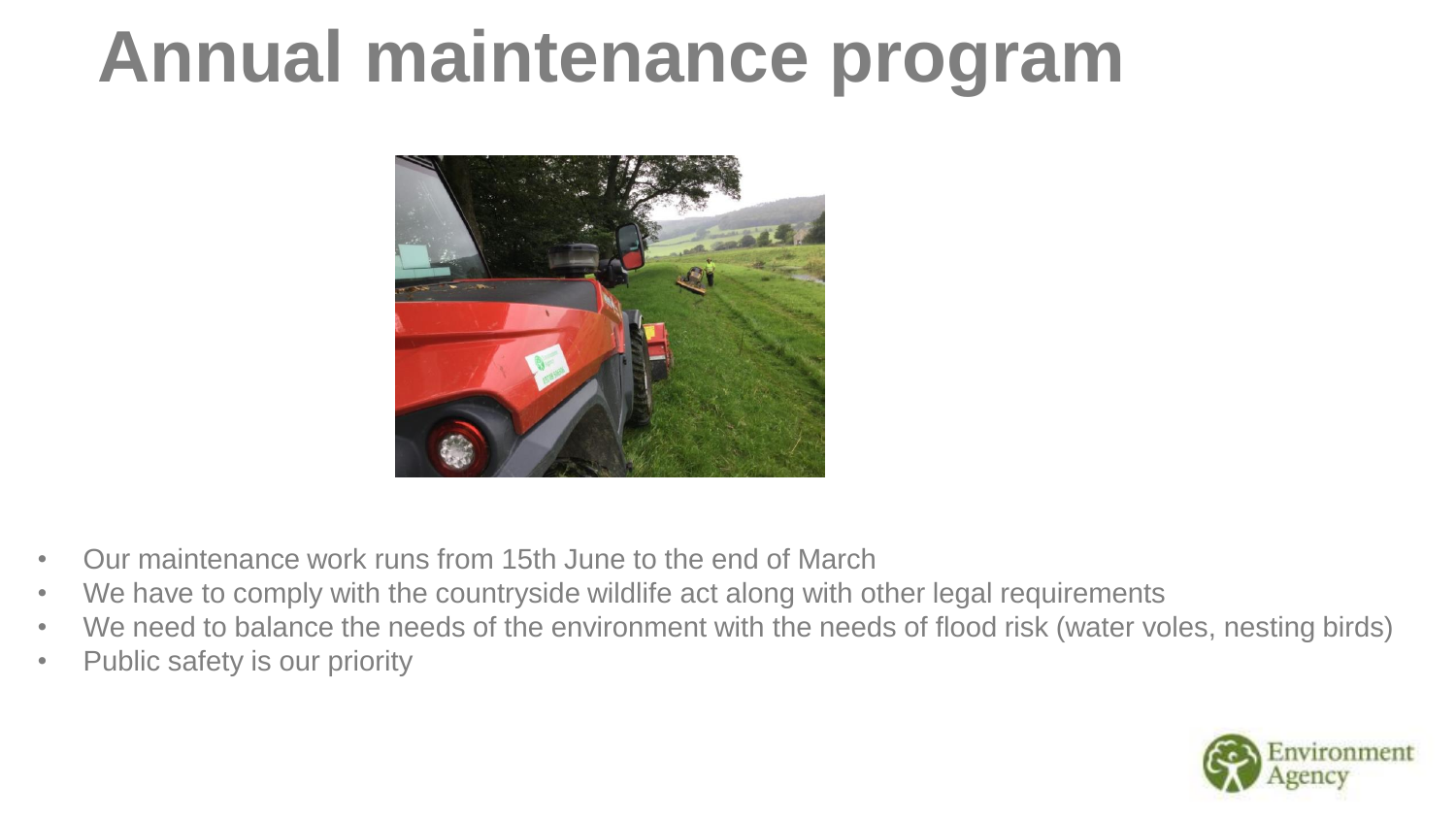## **Property Level Protection**





|  | EIFORTAAT INFO                                                                                                                                                                                                                                                                                                                                                                                                                                                                                                                                  | Featured Listings                   |                                                                                                               |  |
|--|-------------------------------------------------------------------------------------------------------------------------------------------------------------------------------------------------------------------------------------------------------------------------------------------------------------------------------------------------------------------------------------------------------------------------------------------------------------------------------------------------------------------------------------------------|-------------------------------------|---------------------------------------------------------------------------------------------------------------|--|
|  | Vieicame to the Silve Pages. This is a directory of property fixed products and<br>explore glub to addition to addition and information of what's available to help reduce<br>the risk of financing to your home or business.<br>In the directory you will be able to search different categories of flood products<br>and remices. At the top of each category page you will find a short description of<br>what the product or seniore should do. Where applicable, the relevant standards.<br>or criticia that should be met a situbated and | <b>IIBSI GROUP</b>                  | Accommodation<br>Air Drivis Penterlines<br>A down Fred Door<br>Cleaning / Draing<br>Democrásile Flood Seriers |  |
|  |                                                                                                                                                                                                                                                                                                                                                                                                                                                                                                                                                 | WWW. MICHAELMERHAMON OCTU .CO. LIS  |                                                                                                               |  |
|  |                                                                                                                                                                                                                                                                                                                                                                                                                                                                                                                                                 | <b>IBS Engineered Products Ltd.</b> |                                                                                                               |  |
|  |                                                                                                                                                                                                                                                                                                                                                                                                                                                                                                                                                 |                                     |                                                                                                               |  |
|  | If you have any questions you can contact the hadrosal Flood Forum Helpine on<br><b>CHINA MONEY</b>                                                                                                                                                                                                                                                                                                                                                                                                                                             |                                     |                                                                                                               |  |





> C Q © Not secure | bluepages.org.u



0. ☆

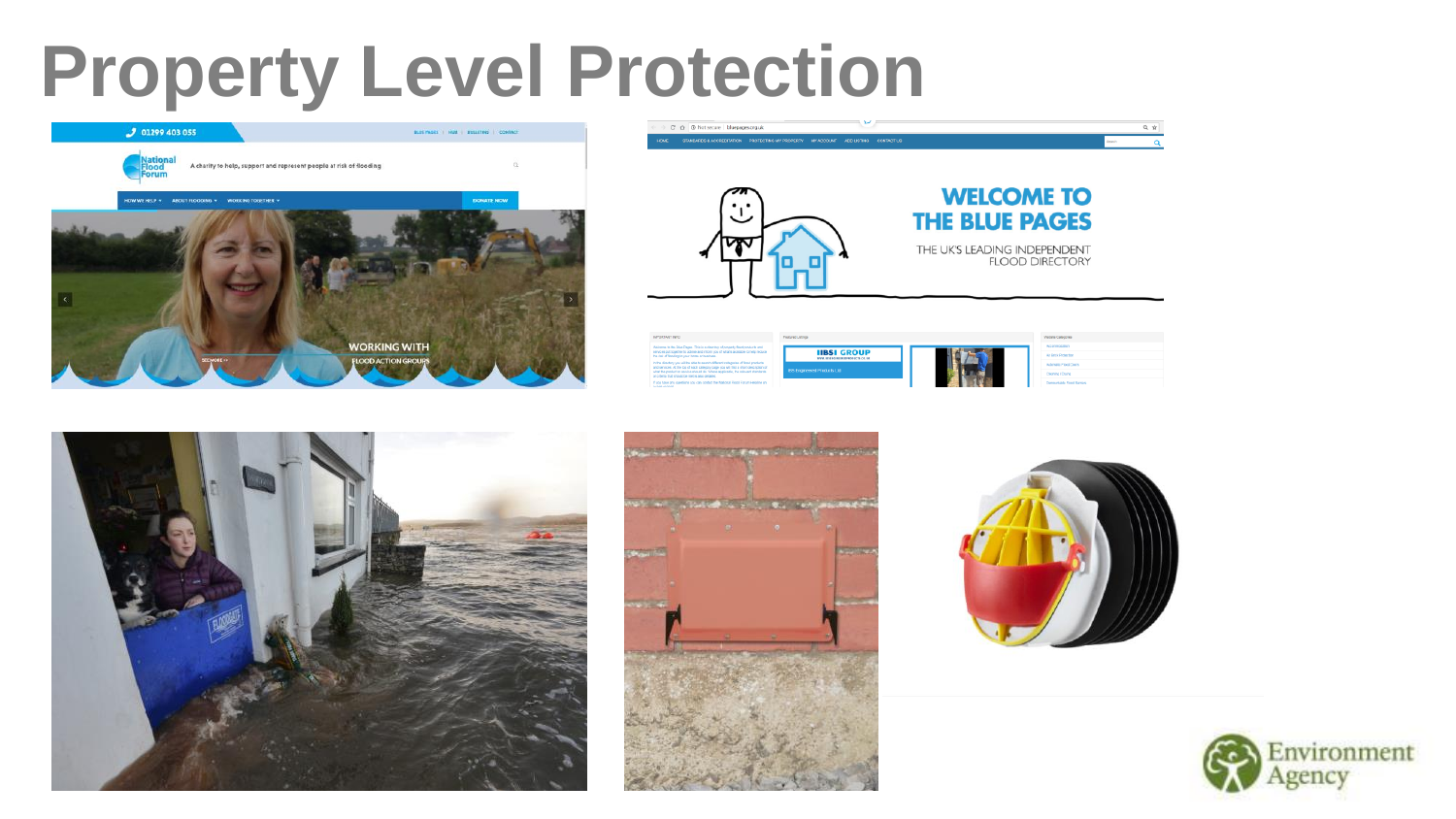#### **Supporting Communities Remaining at Risk**

To establish, with partners, a national capability to deliver temporary interventions immediately before or during incidents to reduce flooding of residential and business communities, minimising risk to life, direct damage to property and aiding recovery.





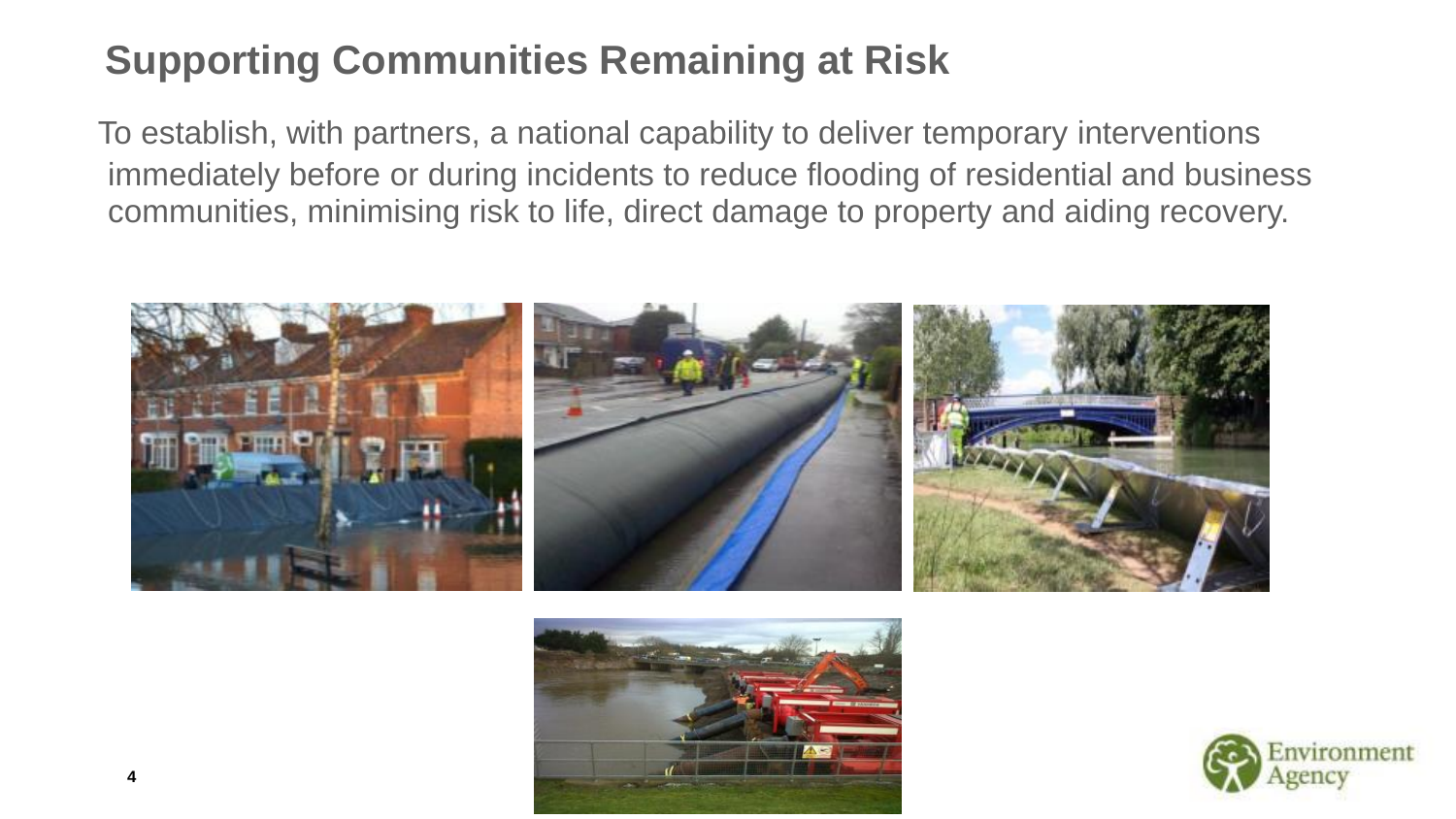# **More than just temporary defences**

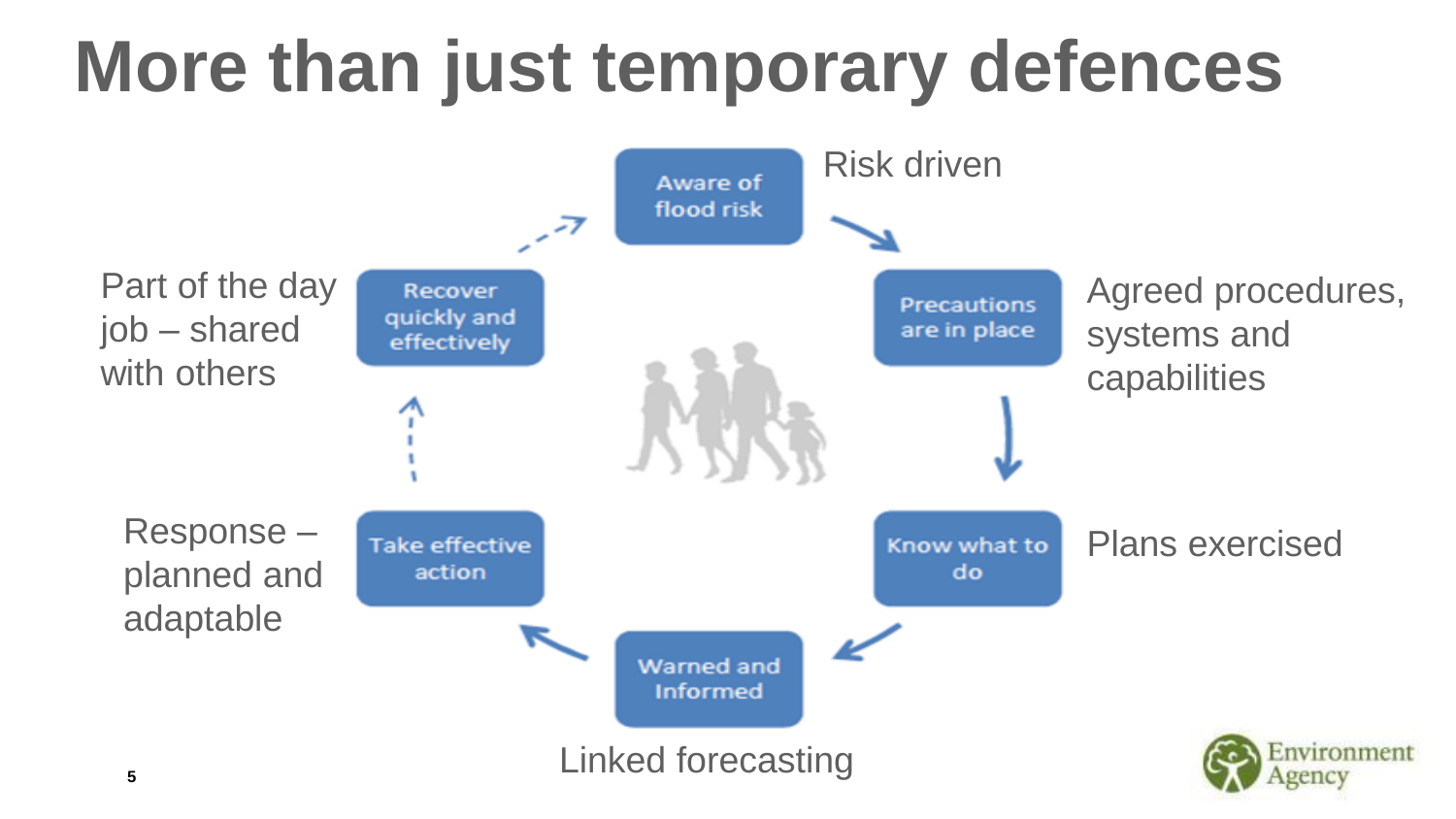# **Operational improvements this winter**

- Contract and training in place for extra contractor support  $\bigodot$
- $\ddot{\bullet}$ Discussions with Hampshire Fire and Rescue service training
- National stocks of flood response equipment good at the  $\clubsuit$ moment
- Closely monitoring local stocks of Sandbags and fuel but  $\clubsuit$ good at the moment



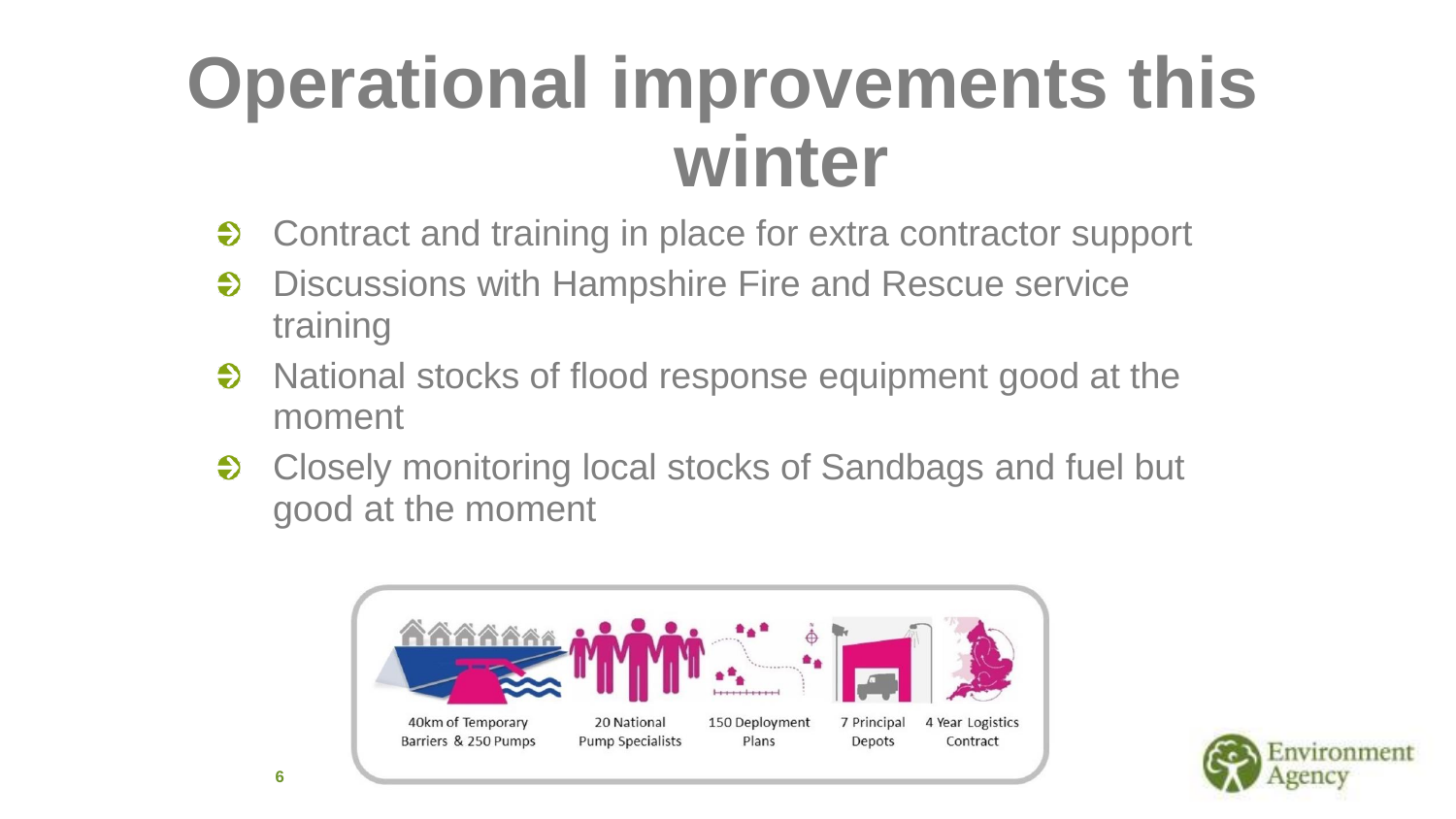### **Temporary defence deployment plans caveats**

- $\ddot{\bullet}$ These plans are in place to help reduce impacts from flooding in areas at flood risk but not likely to get a permanent scheme or while waiting for a scheme to be delivered.
- $\bullet$ They are in addition to community efforts to protect their own property, **not a replacement** to the need to have your own property level protection measures in place
- $\ddot{\bullet}$ They are a written on a **'best endeavours' approach**. This is something we could do, but are not legally compelled to do. The decision to activate them , and in which order will be based on highest risk priority, available resources at the time and availability of the equipment from the National stockpile
- $\bullet$ Each plan involves a significant commitment of resource both in terms of people and equipment along with complex logistical planning to ensure timely delivery.
- $\ddot{\bullet}$ In a large area/ countrywide event resources will be stretched and decision to deploy/ not to deploy will be made firstly internally with our National Incident Room who have oversight of all incident response activity and resources across the organisation and then with our professional partners at the Tactical/Strategic coordinating groups.
- We cannot do this in isolation and may need support from Partners and Communities to help deliver this on the  $\ddot{\bullet}$ ground.
- $\bullet$ Weather conditions, current level of flooding and changes to the on the ground situation can all affect the viability of any deployment.
- $\ddot{\bullet}$ We will, where possible, engage with you to discuss any decision and what the next steps could be.

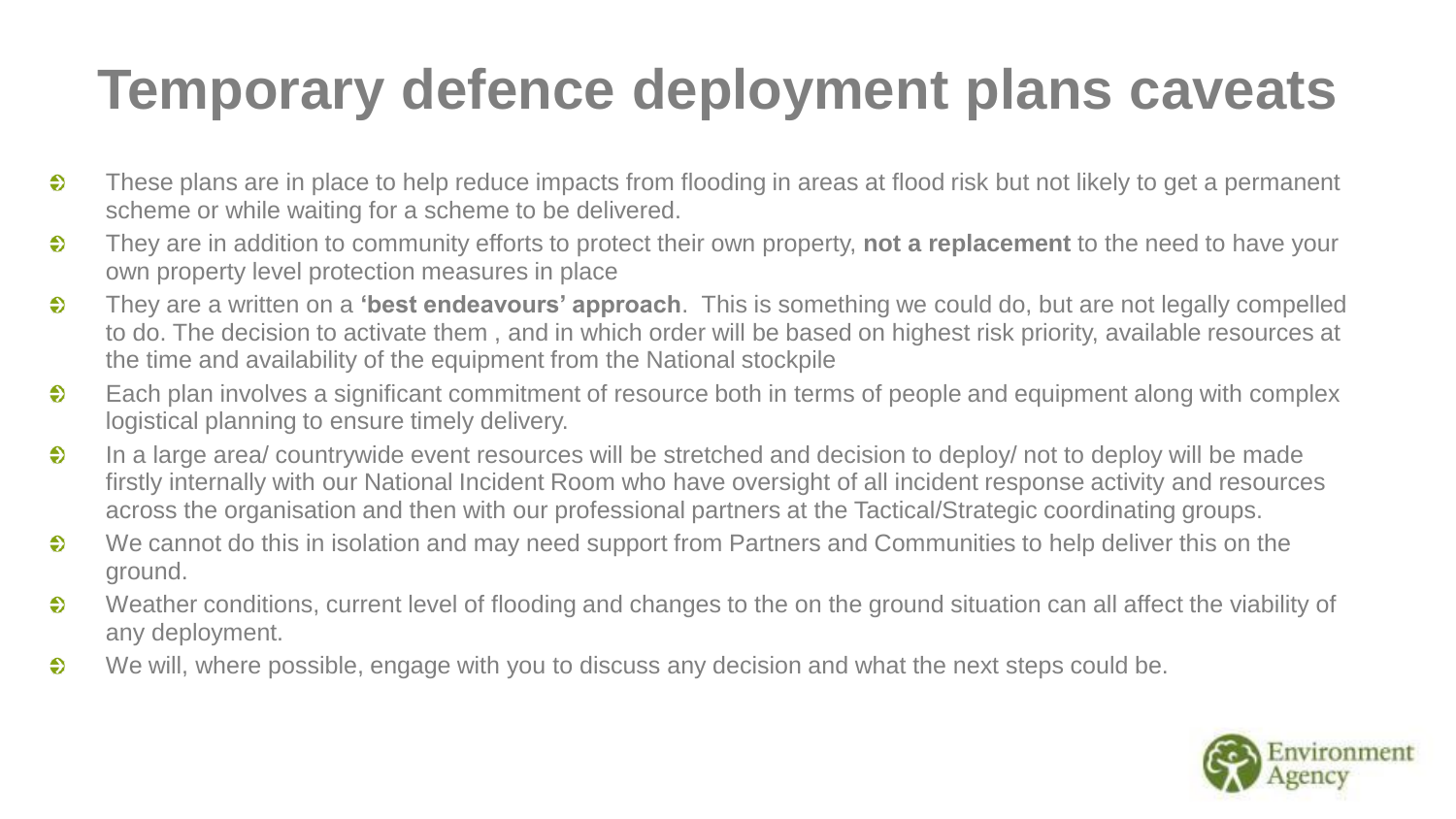

#### **Please give us your feedback**  Slido Evaluation – Go to [www.slido.com](http://www.slido.com/) and Enter the code **#N920**